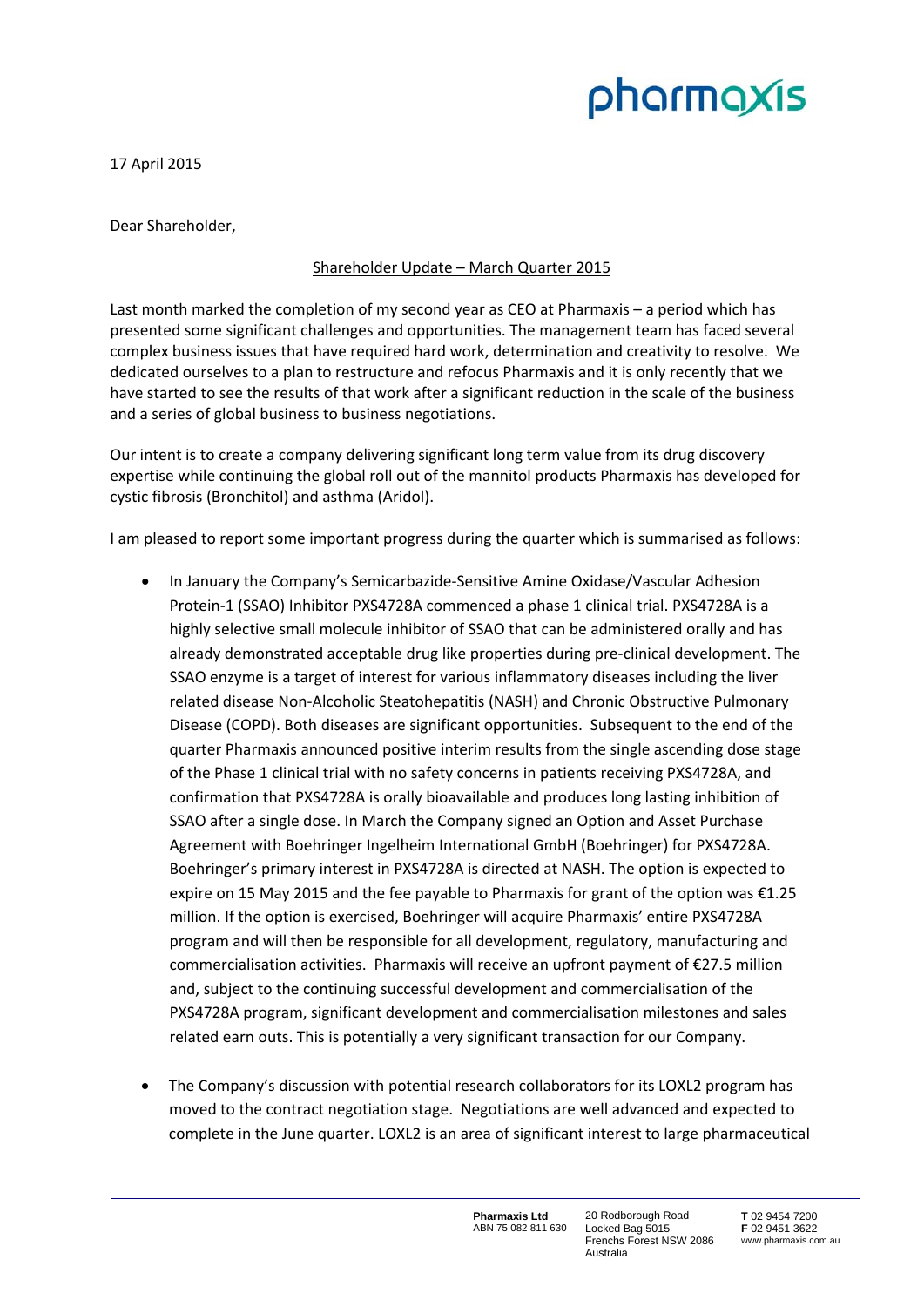companies, and Pharmaxis believes its approach is unique and potentially first in class. LOXL2 plays a role in several fibrotic diseases and some cancers.

 Having entered into an exclusive distribution and supply agreement on 23 December 2014 with global pharmaceutical company Chiesi Farmaceutici SpA (Chiesi) for the commercialisation of Bronchitol® for cystic fibrosis (CF) in the United States, Pharmaxis has continued partnering activities for the CF Bronchitol business in the EU. Negotiations with a potential distributor are well advanced and expected to complete in the June quarter. The Pharmaxis EU commercial infrastructure will not be required after the appointment of an EU distributor and the Company is in the process of closing its existing EU commercial operations.

### Drug discovery

Expertise in amine oxidase chemistry is a major part of the new Pharmaxis business. PXS4728A and the LOXL2 work are our most advanced programs. The agreement with Boehringer is a demonstration of the Company's capability and validates the drug discovery pipeline on which it is based. If the option under the Boehringer agreement is exercised it will be a transformational event that allows Pharmaxis to further exploit this expertise in other diseases with high unmet need. We continue to attract interest in our programs from international pharmaceutical companies and intend to work collaboratively to augment our capability, accelerate programs and share risk.

#### Bronchitol

The agreement with Chiesi provides Pharmaxis with an opportunity to access the comparatively large US CF market through Chiesi's specialist commercial infrastructure. The Phase 3 clinical trial being conducted to gain approval for Bronchitol to treat cystic fibrosis in the United States (funded by Chiesi) continues to recruit with enrolment expected to complete by the end of the calendar year.

The distributor arrangements currently being negotiated for the EU are designed to give Pharmaxis ongoing access to the CF market through specialist CF commercial infrastructure without the fixed overhead of a dedicated Pharmaxis team.

The closure of the Company's EU commercial operations is scheduled to be completed by 31 May 2015. A total of 23 FTE positions across sales, marketing, medical affairs and safety have been made redundant and the related restructuring charge was booked this quarter. This 28% reduction in FTE positions represents a cost reduction of approximately \$3.8 million per annum. The Company will retain its European‐ based distributor manager and use consultants to support the EU marketing authorisation as needed. Sales and marketing expenses (other than employees) are expected to reduce to approximately \$150,000 per quarter. We extend our thanks to the members of our EU team for the energy and dedication they brought to the launch of Bronchitol and the high level of professionalism they have displayed since partnering plans were announced late last year.

Bronchitol sales for the quarter in units (14 day packs) increased 15% compared to the March 2014 quarter with the UK increasing by 20%, Germany 4% and Australia 40%. Compared to the December 2014 quarter, unit sales decreased by 15% overall. Approximately half of this decrease relates to sales outside the major countries which are uneven from quarter to quarter and approximately a quarter of the decrease relate to Australia, in part reflecting the January summer holiday period. Unit sales in Germany and the UK were slightly below the December level.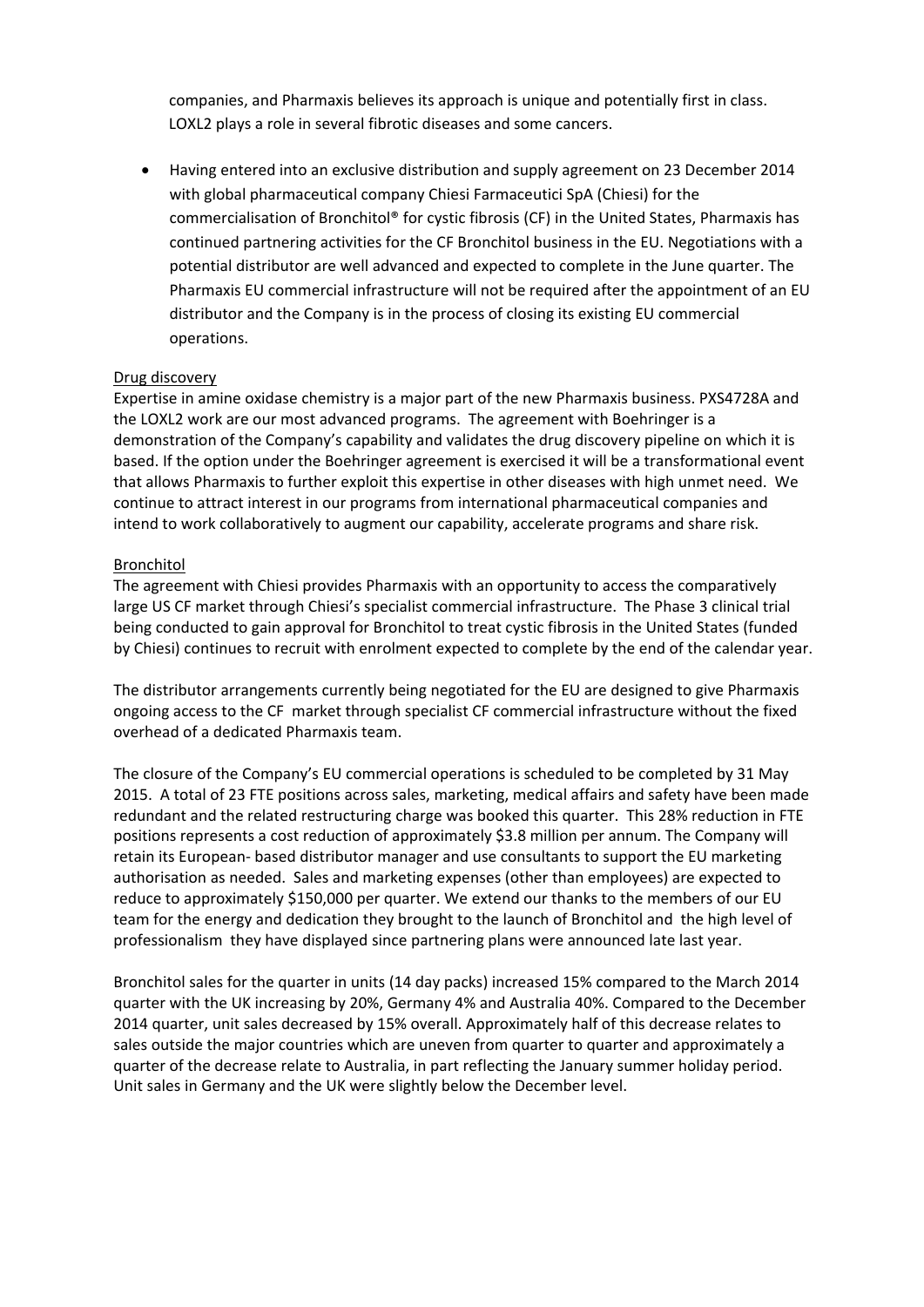### Financial statements

|                                        | Three months ended |                     | Nine months ended |           |
|----------------------------------------|--------------------|---------------------|-------------------|-----------|
| A\$'000                                |                    | 31-Mar-15 31-Mar-14 | 31-Mar-15         | 31-Mar-14 |
| <b>Income Statement</b>                |                    |                     |                   |           |
| Revenue                                |                    |                     |                   |           |
| Revenue from sale of goods             |                    |                     |                   |           |
| Bronchitol                             | 939                | 801                 | 3,002             | 2,284     |
| Aridol                                 | 372                | 413                 | 1,323             | 1,312     |
| Other products                         | 3                  |                     | 29                |           |
|                                        | 1,314              | 1,214               | 4,354             | 3,596     |
| Other revenue                          | 115                | 385                 | 518               | 1,394     |
| Other income                           | 2,568              | 622                 | 11,663            | 2,613     |
|                                        | 3,997              | 2,221               | 16,535            | 7,603     |
|                                        |                    |                     |                   |           |
| <b>Expenses</b>                        |                    |                     |                   |           |
| Employee costs                         | (3,528)            | (4,585)             | (11, 012)         | (14, 833) |
| Administration & corporate             | (721)              | (704)               | (2,517)           | (2,440)   |
| Rent, occupancy & utilities            | (378)              | (365)               | (1, 191)          | (1, 283)  |
| Clinical trials                        | (1,526)            | (974)               | (6, 897)          | (2, 344)  |
| Drug development                       | (284)              | (233)               | (817)             | (687)     |
| Sales, marketing & distribution        | (287)              | (408)               | (1,613)           | (2,308)   |
| Safety, medical and regulatory affairs | (334)              | (423)               | (1,092)           | (1, 226)  |
| Manufacturing purchases                | (160)              | (426)               | (1, 342)          | (1, 441)  |
| Other                                  | (1, 424)           | (364)               | (2, 240)          | (766)     |
| Depreciation & amortisation            | (963)              | (1, 336)            | (2,667)           | (3,808)   |
| Finance expenses                       | (241)              | (2, 337)            | 2,804             | (7,017)   |
| Impairment expenses                    |                    |                     | (277)             |           |
| Total expenses                         | (9,846)            | (12, 156)           | (28, 861)         | (38, 153) |
| Net Loss before tax                    | (5,849)            | (9,935)             | (12, 326)         | (30, 550) |
| Income tax expense                     |                    | (48)                | (95)              | (109)     |
| Net Loss after tax                     | (5,849)            | (9,983)             | (12, 421)         | (30, 659) |

Commentary:

- Sales of Bronchitol for the quarter of \$939,000 increased 17% compared to the March 2014 quarter and decreased 11% compared to the December 2014 quarter.
- Sales of Aridol for the quarter of \$372,000 decreased 10% compared to the March 2014 quarter predominantly due to the timing of shipments to the Company's Korean distributor.
- Other income for the March 2015 quarter includes the option grant fee of \$1,789,000 received from Boehringer during the quarter and \$672,000 received from Chiesi for the reimbursement of clinical trial costs. The total reimbursement received from Chiesi for the nine months is \$9.2 million. Other income for the March 2014 quarter includes \$603,000 in relation to the 2014 R&D tax credit.
- Employee costs for the March quarter of \$3,528,000 include a redundancy expense of \$410,000 in relation to the closure of Pharmaxis EU commercial operations. Share based (non‐cash) payment expense included in employee costs was \$426,000 in the March 2014 quarter and a credit of \$201,000 associated with the lapsing of employee performance rights in the March 2015 quarter. At 31 March 2015 the Company employed 83 full time equivalents of which approximately 40% were engaged in production, quality and engineering, 25% were engaged in sales and marketing, predominantly in Europe, 12% in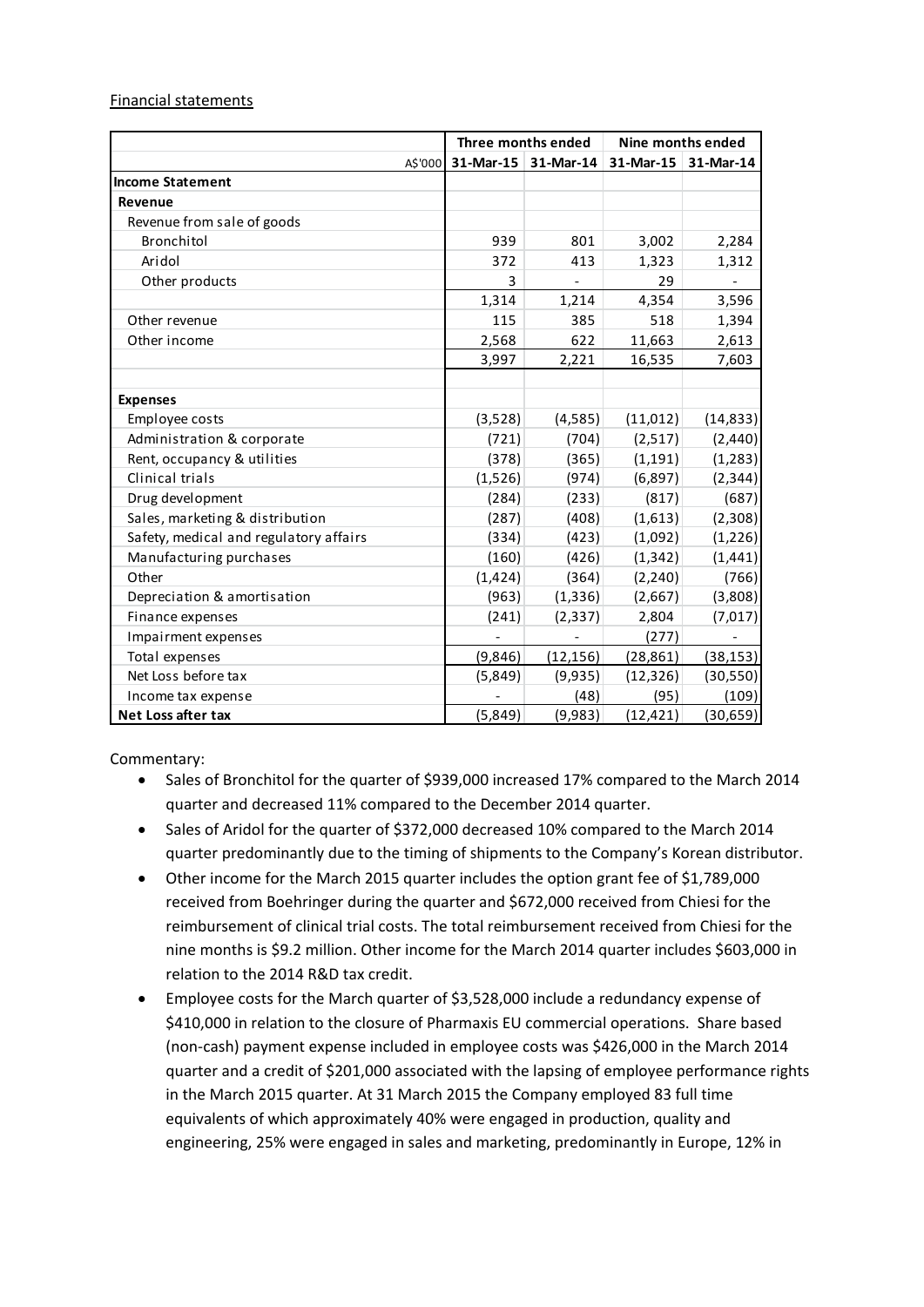drug discovery, 10% in clinical trials and 13% across administration, medical affairs and safety.

- Administration & corporate expenses for the March 2015 quarter include \$114,000 of nonrecurring legal and business development expenditure.
- Clinical trial expenditure for the March 2015 quarter includes \$1,151,000 (\$4.5 million for the nine months) of clinical trial costs (CF303) which are reimbursed by Chiesi and \$413,000 (\$839,000 for the nine months) in relation to the phase 1 trial for PXS4728A which commenced recruitment during the quarter.
- Other expenses (net) for the quarter of \$1,424,000 include an unrealised (non‐cash) foreign exchange loss of \$1,666,000 primarily related to the NovaQuest non‐current liability
- Finance expenses relate to the finance lease over the Company's Sydney facilities and the financing agreement with NovaQuest. The latter agreement was renegotiated in December 2014.
- Normalised cash expenses. One objective of the current business plan, including our partnering projects, is to simplify the Pharmaxis business model. The following table summarises changes in the recurring cash expense base of the business:

| <b>Recurring cash expenses</b>               | Three months ended |                       | Nine months ended |           |
|----------------------------------------------|--------------------|-----------------------|-------------------|-----------|
|                                              |                    | 31-Mar-15   31-Mar-14 | $31$ -Mar-15      | 31-Mar-14 |
| Total expenses                               | (9,846)            | (12, 156)             | (28, 861)         | (38, 153) |
| Non-recurring and reimbursed expenses        |                    |                       |                   |           |
| Redundancy costs                             | 410                |                       | 528               |           |
| Non-recurring legal and BD expenses          | 114                | 34                    | 865               | 71        |
| Phase 1 trial of PXS4728A                    | 413                |                       | 839               |           |
| Phase 3 CF trial - funded by Chiesi          | 1,151              | 773                   | 4,456             | 773       |
| Non-cash items                               |                    |                       |                   |           |
| Unrealised FX loss (gain) - mainly NovaQuest | 1,666              | 26                    | 1,609             | (137)     |
| NQ finance charge                            |                    | 2,145                 | (3, 419)          | 6,435     |
| Depreciation and amortisation expense        | 963                | 1,336                 | 2,667             | 3,808     |
| Impairment of patents and other assets       |                    |                       | 277               |           |
| Share-based payment expenses                 | (201)              | 426                   | (111)             | 1,455     |
| Recurring cash expenses                      | (5,330)            | (7, 416)              | (21,150)          | (25,748)  |

 Cash Flow. A quarterly cash flow statement has today been filed with the ASX. The Company recorded positive cash flow for the quarter of \$3.2 million and cash at the end of the quarter was \$23 million.